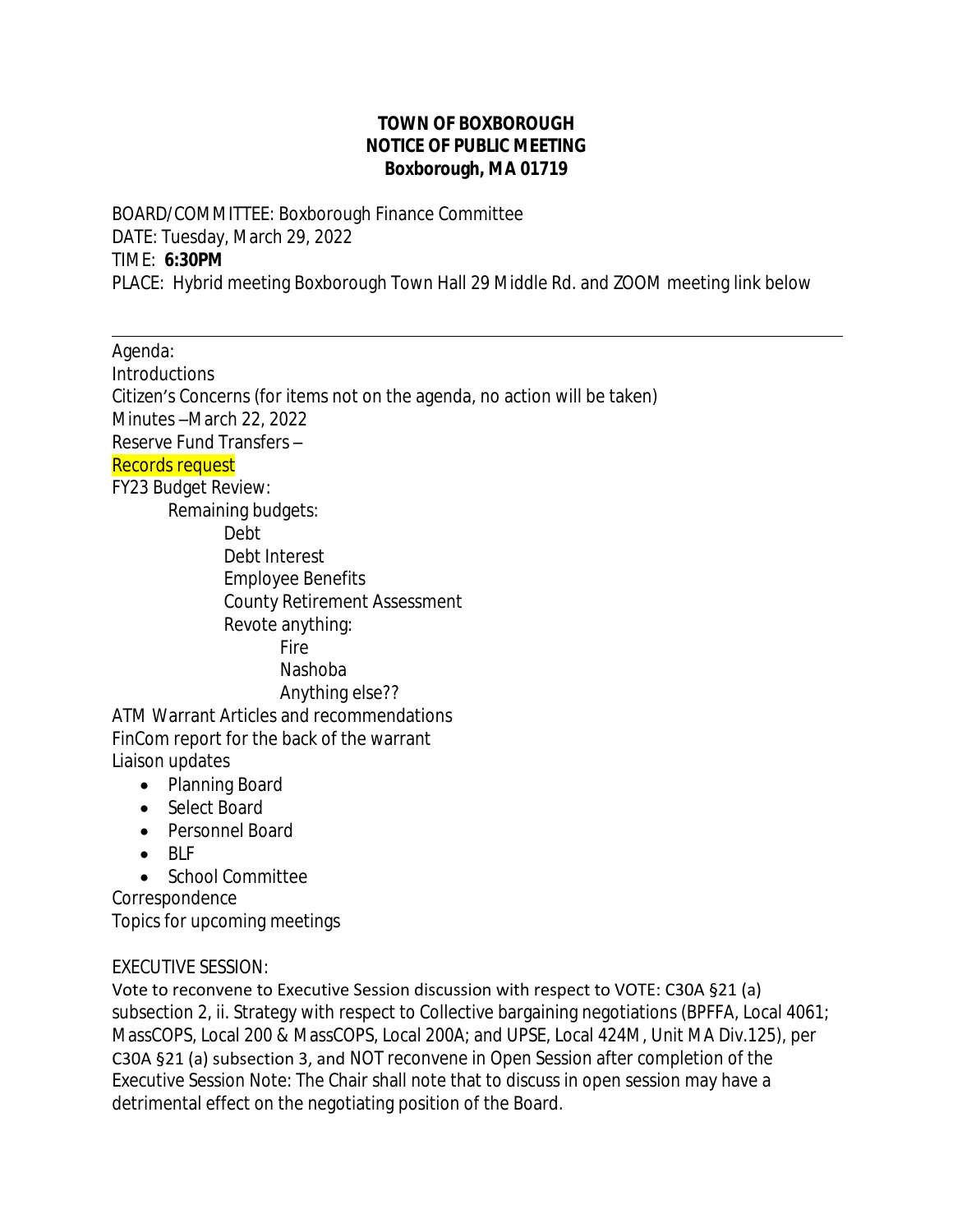exhibits to be used: minutes from March 22, 2022 RFT **Budgets** warrant

| <b>RFT</b> tracker         |             |          |           |          |
|----------------------------|-------------|----------|-----------|----------|
| Item                       | description | Amount   | Start at  | comments |
|                            |             |          | \$150,000 |          |
| HVAC at museum             |             | \$6,700  | \$143,300 |          |
| Acc't Consultant &         |             | \$39,820 | \$103,480 |          |
| Training                   |             |          |           |          |
| <b>T/C Consulting</b>      |             | \$5,000  | \$98,480  |          |
| Hager Well                 |             | \$26,000 | \$72,480  |          |
| Hager Well                 |             | \$3,500  | \$68,698  |          |
| T/C Training               |             | \$10,500 | \$58,480  |          |
| T/C Training               |             | \$15,200 | \$43,280  |          |
| <b>Assessor Consulting</b> |             | \$3,743  | \$39,537  |          |
| Library                    |             | \$6,000  | \$33,537  |          |
| Fire Department            | Waste pipe  | \$4,755  | \$28,782  |          |

Next Meetings:

January 4, 2021 - Planning Board, Police Department Budget January 11, 2021 – DPW Budget, RecCom January 18, 2021 – ConsCom, Fire Department Budget January 25, 2021 – Steele Farm, Library Budget, Police, Dispatch, Animal Control February 1, 2022 – Town Hall Budgets SATURDAY, February 5,2022 – Capital Saturday via Zoom CANCELLED

February 8, 2022 – Unvoted Town Hall Budgets, ABRSD, Minuteman, Assabet, Nashoba February 15, 2022 - Reserve Fund, Legal, FinCom, RecCom – REVOTE, Long Term Debt, Debt Interest, County Retirement, Insurance, Employee Benefits. All budgets not voted below. Capital Plan

February 22,2022 –ABRSD, Minuteman, Assabet, Nashoba, Technology, STM, warrant articles for ATM

March 1, 2022 –

March 8, 2022 –

March 15, 2022- Funding sources recommendations??, Planning Board

March 22, 2022 – BCT – Sargent Rd, Select Board

March 29, 2022 – Recommendations and back of warrant

The following budgets will be taken up when time allows, unless a committee chair request an appointment:

114 – Moderator